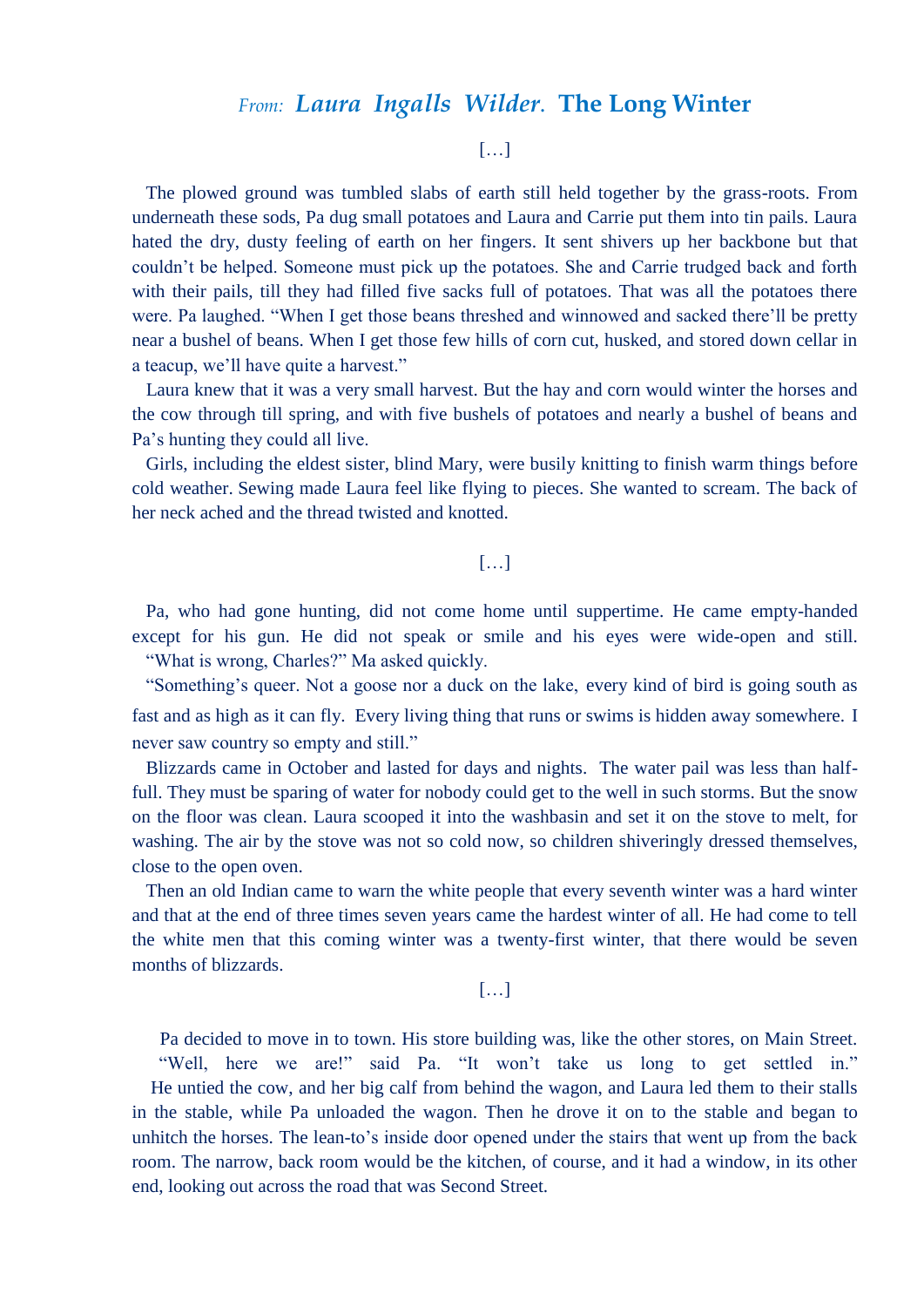[...] It was so unfair that she had to go to school! Mary wanted to be a schoolteacher, but she couldn't be because she was blind, Laura didn't want to teach, but she must do it to please Ma. Probably all her life she must go among strange people and teach strange children.

## […]

 "How many people are there in town now?" Ma asked Pa. Pa counted up. "Fourteen business buildings and the depot; and then Sherwood's and Garland's and Owen's houses — that's eighteen families, not counting three or four shacks on the back streets. Then the Wilder boys are … in the feed store, and there's a man named Foster moved in with his ox team and staying at Sherwood's. Count them all, there must be as many as seventy-five or eighty people living here in town. … The railroad's the only place a man can get a dollar for a day's work and it's not hiring anybody. And the only hunting left around here is jackrabbits. Oregon's the place to be nowadays. The country out there'll be settled up, too, pretty soon."

"Yes, but now is the time for the girls to be getting some schooling," Ma said firmly.

 $[]$ 

 Every night after supper she put her books and her slate on the red-checkered tablecloth in the lamplight, and she studied next day's lessons with Mary. She read the arithmetic problems aloud, and Mary did them in her head while she worked them on the slate. She read the history lesson and the geography to Mary until both of them could answer every question. If ever Pa could get money enough to send Mary to the college for the blind, Mary must be ready to go. "And even if I never can go to college," Mary said, "I am learning as much as I can."

[…]

 One day, when Laura and Carrie were in school, a blizzard suddenly began. Laura was trying to think how to get home. The schoolhouse was a long way from Main Street, and there was nothing to guide them. All the others had come from the east that summer. They had never seen a prairie blizzard. But Laura and Carrie knew what it was.

 … There was only a little fuel at the schoolhouse. The school board was buying coal, but only one load had been delivered. Laura thought they might outlive the storm in the schoolhouse, but they could not do it without burning all the costly patent desks.

 Whatever happened Laura had to somehow keep Carrie warm. Already the cold was coming in.

 $\left[ \ldots \right]$  . The contract of the contract of  $\left[ \ldots \right]$ 

[At last] … there was a loud thumping in the entry. Every pupil started and looked at the door.

It opened and a man stumbled in. He was bundled in overcoat, cap, and muffler, all solid white with snow driven into the woolen cloth. They could not see who he was until he pulled down the stiffened muffler.

"I came out to get you," he told Teacher.

He was Mr. Foster, the man who owned the ox team and had come in from his claim to stay in town for the winter at Sherwood's, across the street from Teacher's house.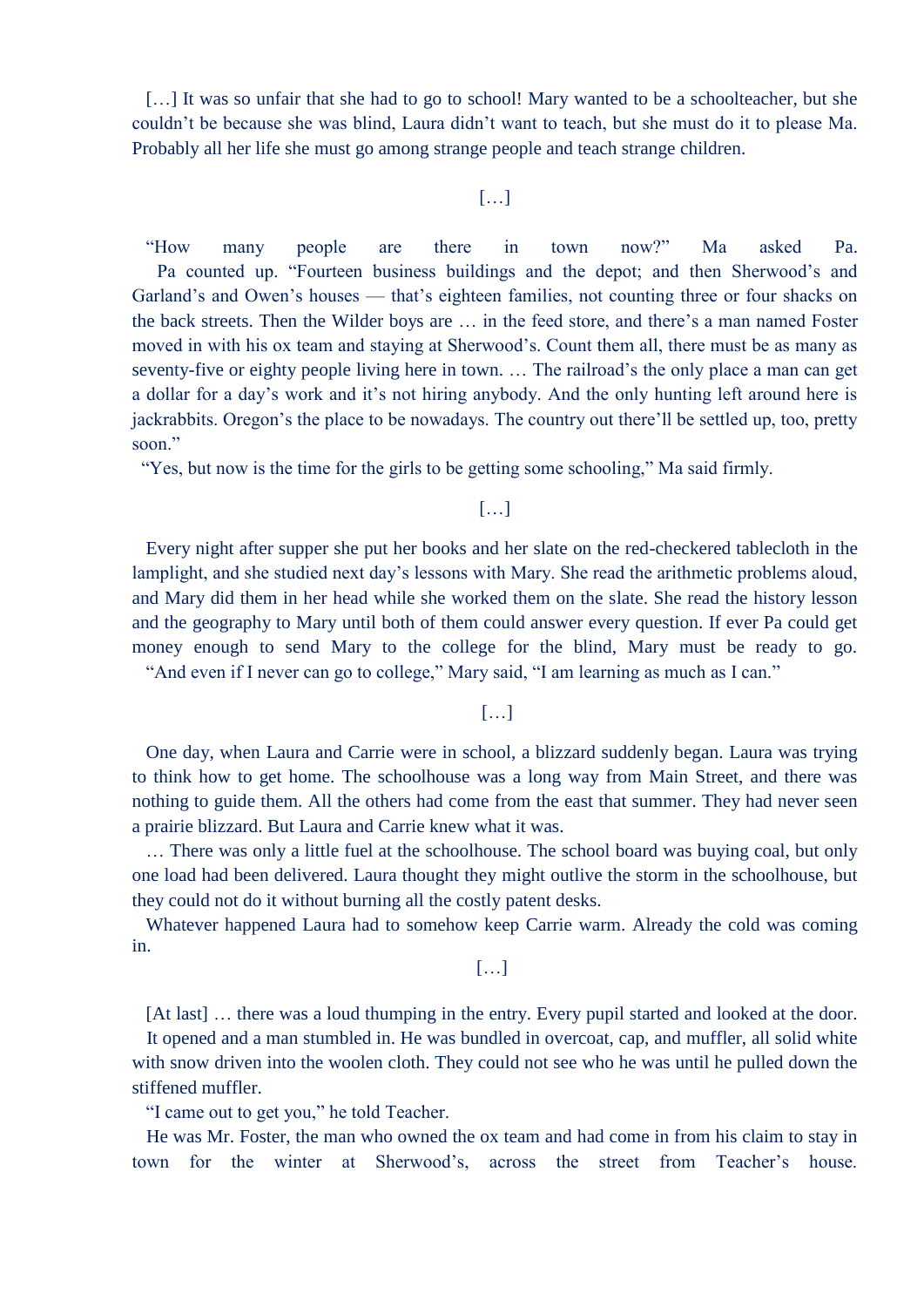Miss Garland thanked him. She rapped her ruler on the desk and said, "Attention! School is dismissed. You may bring your wraps from the entry and put them on by the stove."

#### $[...]$

 They could hardly walk in the beating, whirling wind. The schoolhouse had disappeared. They could see nothing but swirling whiteness and snow and then a glimpse of each other, disappearing like shadows. Laura felt that she was smothering. The icy particles of snow whirled scratching into her eyes and smothered her breathing.

… Her skirts whipped around her, now wrapped so tightly that she could not step, then whirled and lifted to her knees. Suddenly tightening, they made her stumble. She held tightly to Carrie, and Carrie, struggling and staggering, was pulled away by the wind and then flung back against her.

 She was alone in the confusion of whirling winds and snow except for Carrie's hand that she must never let go. The winds struck her this way and that. She could not see nor breathe, she stumbled and was falling, then suddenly she seemed to be lifted and Carrie bumped against her. She tried to think. The others must be somewhere ahead. She must walk faster and keep up with them or she and Carrie would be lost. If they were lost on the prairie they would freeze to death.

But perhaps they were all lost. Main Street was only two blocks long. If they were going only a little way to north or south they would miss the block of stores and beyond was empty prairie for miles. Laura thought they must have gone far enough to reach Main Street, but she could see nothing. They had all stopped. Huddled in their wraps, they stood like bundles close together in the swirling mist. Teacher and Mr. Foster were trying to talk, but the winds confused their shouts so that no one could hear what they said.

… Then, out of the whirling whiteness, something hit her. She rocked on her feet and stumbled against something solid. It was high, it was hard, it was the corner of two walls. Her hands felt it. She had walked against some building.

With all her might she yelled, "Here! Come here! Here's a house!" All around the house the winds were howling so that at first no one heard her. She pulled the icy stiff muffler from her mouth and screamed into the blinding storm. At last she saw a shadow in it, two tan shadows thinner than the shadowy wall she clung to—Mr. Foster and Teacher. Then other shadows pressed close around her.

 They crowded together and they were all there—Mary Power and Minnie, each with a little Beardsley girl, and Arthur Johnson and Ben Woodworth with the small Wilmarth boys. They followed along the side of that building till they came to the front of it, and it was Mead's Hotel, at the very north end of Main Street. Beyond it was nothing but the railroad track covered with snow, the lonely depot and the wide, open prairie. If Laura had been only a few steps nearer the others, they would all have been lost on the endless prairie north of town.

## […]

 … After more blizzards, and forty degrees below zero, trains were stopped by snow, and no school. "There is no more kerosene in town," Pa said. "And no meat. The stores are sold out of pretty nearly everything. I got two pounds of tea, Caroline, before they ran out of that. So we'll have our bit of tea till the trains come through."

 The room grew colder. There was no heat from the front room to help the cookstove. The cold had crept into the front room and was sneaking in under the door. Beneath the lean-to door it was crawling in too. Ma brought the braided rugs from the front room and laid them, folded, tightly